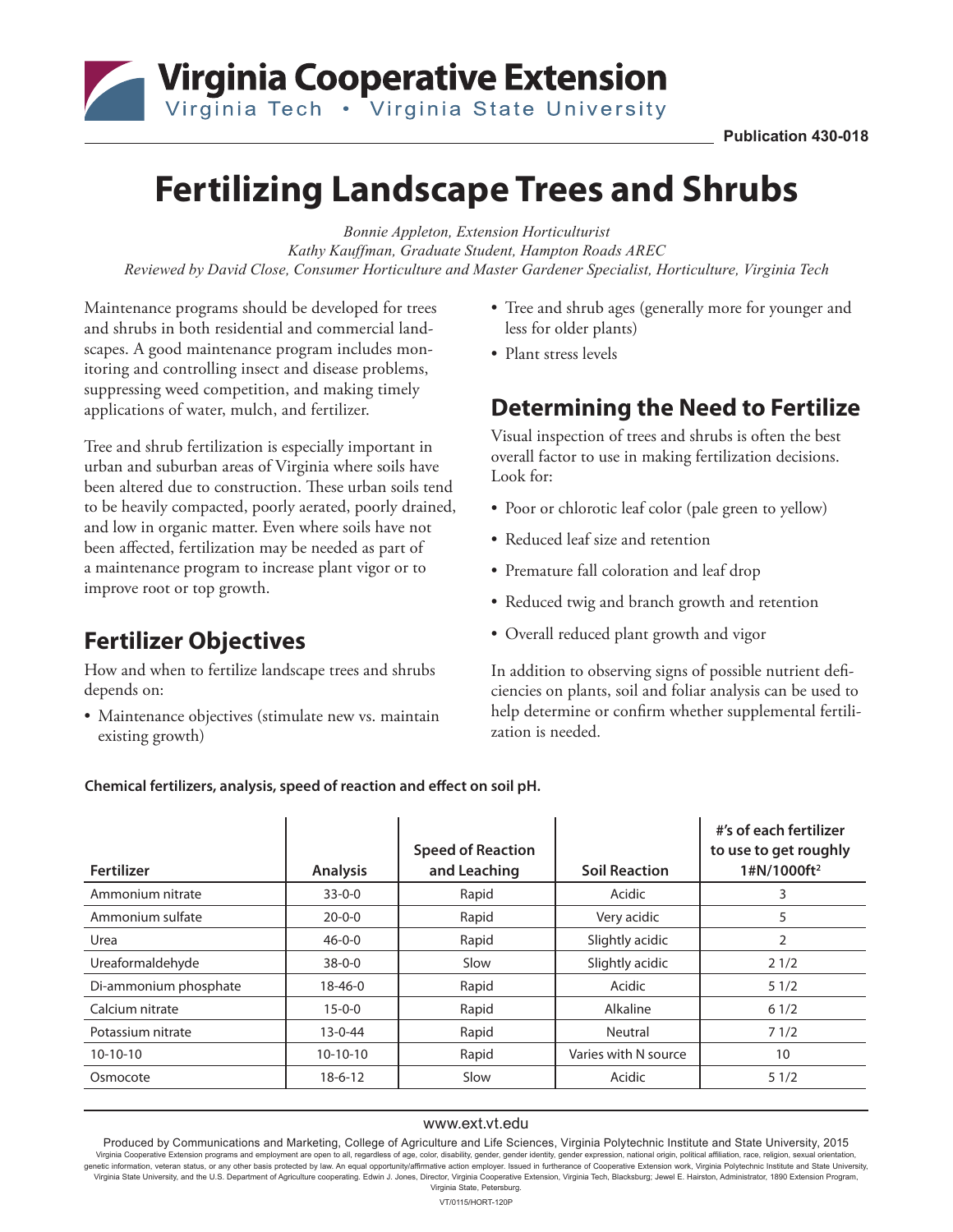## **Fertilizer Selection**

A variety of fertilizer types exist:

- Complete (N-P-K) vs. incomplete (one or more select nutrients)
- Organic vs. inorganic
- Fast release vs. slow release
- Dry (granulated, pelletized, spikes, pulverized, encapsulated) vs. liquid

To help determine the type of fertilizer to apply, consider the following: type of plant, time of year, desired rate of plant reaction, application methods and equipment cost, proximity to water sources, effect of soil type and pH, type of deficiency, and results of a soil test or other sampling method.

 Most landscape plants benefit from a slow release nitrogen fertilizer that may be organic or inorganic. Keep in mind that nitrogen is readily leached (washed through soil) but phosphorus and potassium are not, meaning they require less frequent application. In Virginia soils, secondary and minor nutrient deficiencies are rare, with the exception of iron.

## **Application Methods**

Fertilizers can be applied either directly or indirectly to plants. When turf is fertilized, tree and shrub roots that extend into the turf area absorb some of the fertilizer, and are therefore indirectly fertilized. Turf fertilization rates should be supplemented only if trees and shrubs are showing symptoms of nutrient deficiency.

Direct application of fertilizer may involve incorporation into the backfill soil or placement in the planting hole at planting time. However, the most common form of direct fertilizer application, broadcasting, is generally the most effective, especially relative to cost. Simply broadcasting the desired fertilizer over the soil atop the tree and shrub roots and watering it in is usually adequate.

Compacted soil should first be aerated or raked. The chart below describes other direct application methods.

## **Fertilizer Placement**

Fertilizer should not be concentrated around the stem or trunk of a tree or shrub, but should be applied over as much of the plant's root zone as possible. For trees and shrubs, fertilizer should be applied over an area twice as large as the crown spread or dripline. Since most landscape plant roots grow in the top foot of soil, surface or shallow, but not deep application, is recommended.

## **Factors Affecting Fertilizer Uptake**

Numerous factors affect how easily and well trees and shrubs absorb fertilizers. The most important uptake factors are:

- Fertilizer form (inorganic, fast release, or liquid forms are absorbed faster than organic, slow-release, or dry forms)
- Soil type (clay particles and organic matter adsorb or bind more nutrients than sand, so fertilizer application needs to be more frequent in sandy soils, but with lower rates each time due to leaching potential)
- Soil moisture content and soil temperature (nutrient uptake is faster in moist warm soils)
- Plant vigor (plants under stress are less able to take up available nutrients due to damaged or reduced root systems)

## **Fertilizer Rates**

Fertilizer use rates should be based on plant type, with younger trees and shrubs generally receiving higher rates (of N) than mature plants. Fertilizer rates for trees are no longer based on trunk size or caliper, but on root system spread, calculated by doubling the area of crown coverage (crown coverage =  $3.14$  x radius<sup>2</sup>).

| <b>Application Method</b>  | <b>Advantages</b>                                  | <b>Disadvantages</b>                                               |
|----------------------------|----------------------------------------------------|--------------------------------------------------------------------|
| Subsurface                 | Aerates soil Convenient                            | Special fertilizer and drilling or soil injection equipment needed |
| Foliar sprays              | Relieves symptoms of<br>micronutrient deficiencies | Temporary benefits; doesn't address underlying soil problem        |
| Injection and implantation | Relieves deficiency symptoms                       | Temporary benefits; wound creates entry for insects/diseases       |

## **Virginia Cooperative Extension**